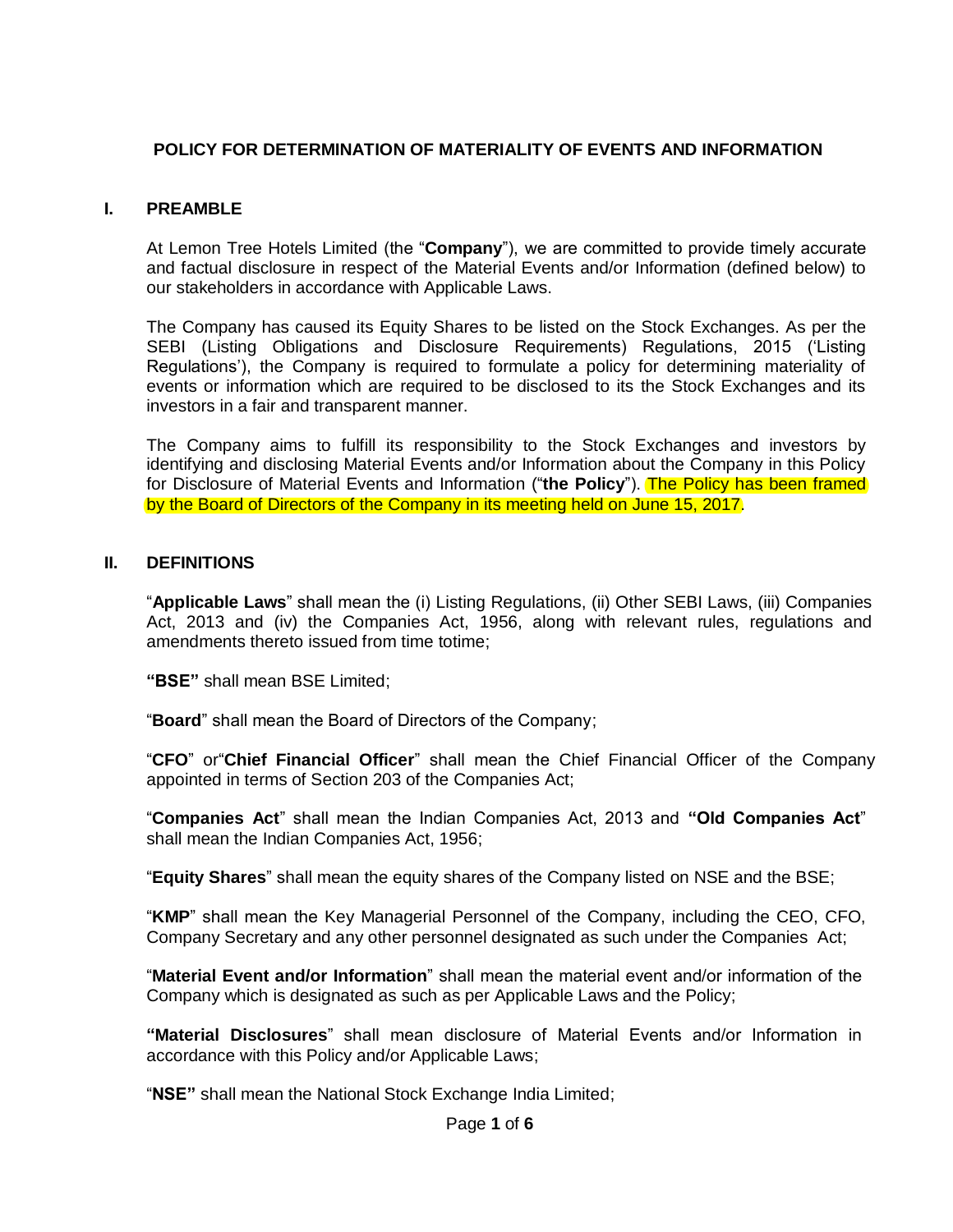"**Other SEBI Laws**" shall mean the (i) SEBI Act, 1992,(ii) Securities Contracts (Regulation) Act, 1956, (iii) Depositories Act, 1996, and any rules, regulations issued thereunder, and any amendments issued thereto from time to time;

"**Listing Regulations**" shall mean the SEBI (Listing Obligations and Disclosures Requirements) Regulations, 2015; and

"**Stock Exchanges**" shall mean the NSE and the BSE.

#### **III. PURPOSE**

The purpose of this Policy is as follows:

- (i) to identify Material Events and/or Information which are required to be disclosed as Material Disclosures;
- (ii) to identify the Authorized Persons who will determine and disclose the Material Events and/or Information and the powers and authority of such Authorized Persons; and
- (iii) ensure that the Company shall make all adequate disclosures for such Material Events and/or Information to the relevant Stock Exchanges in accordance with Applicable Laws, including without limitation the Listing Regulations.

### **IV. KEY MANAGERIAL PERSONNEL AUTHORISED FOR DETERMINING MATERIALITY OF AN EVENT OR INFORMATION**

The Board has nominated the following persons ("**Authorized Persons**") to determine the Material Event and/or Information and make Material Disclosures in respect thereof:

- (i) Chairman and Managing Director;
- (ii) Chief Financial Officer; and
- (iii) Company Secretary.

Any of the above Authorized Persons are authorized to make all relevant Material Disclosures to the Stock Exchanges in accordance with this Policy.

### **V. MATERIAL EVENT AND/OR MATERIALINFORMATION**

Material Events and/or Information include such events and/or Information which relate to the Company"s business, operations or performance, which has a significant effect on the securities investments decisions.

Such Material Events and/or Information include the following:

(i) Material Events or Information to be disclosed on the Materiality Principle, as are specified in Clause B of Part A in Schedule III of Listing Regulations; and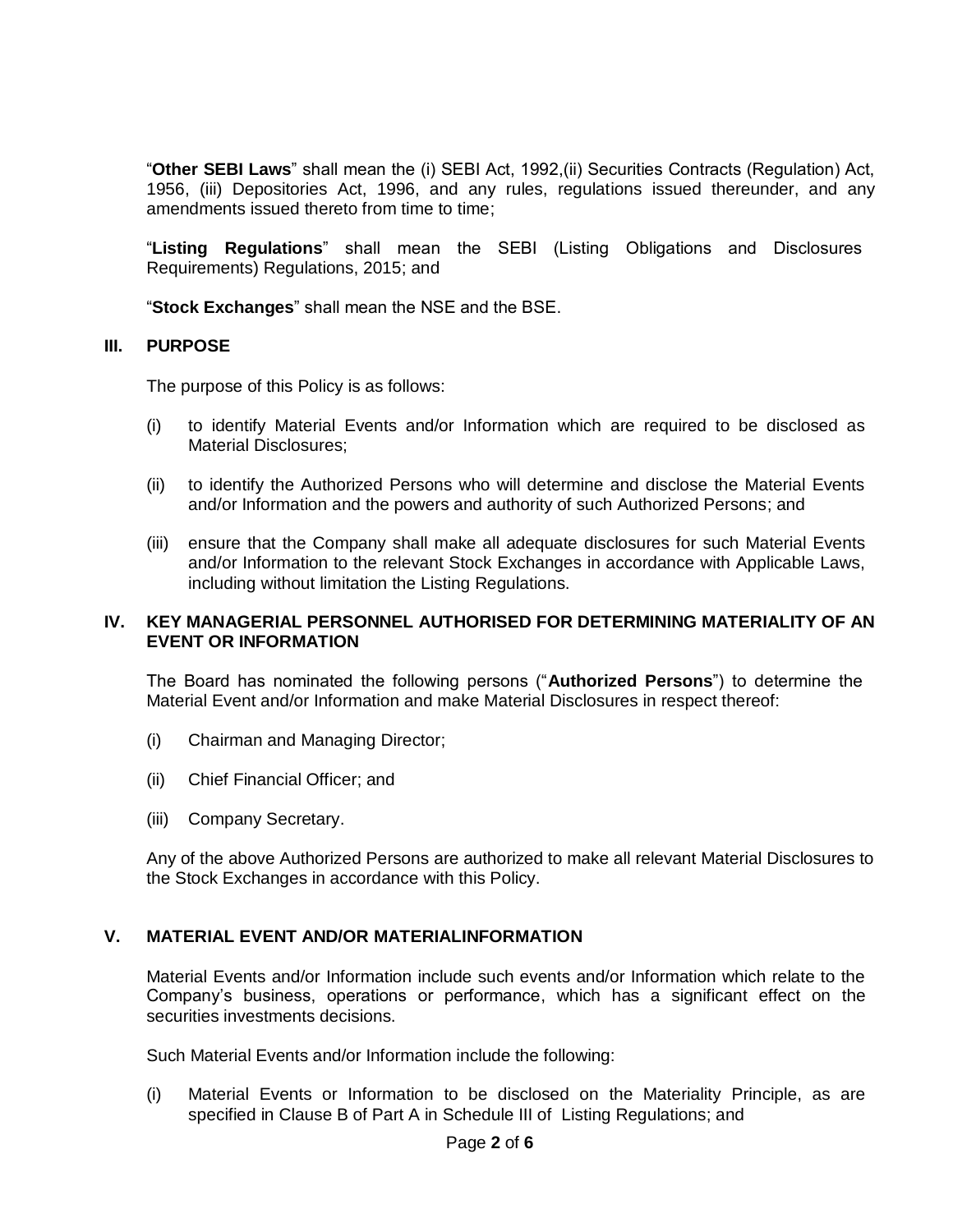(ii) Material Events or Information to be disclosed without Materiality Principle as are specified in Clause A of Part A in Schedule III of Listing Regulations.

### **VI. GUDELINES FOR ASSESSING MATERIALITY OF A MATERIAL EVENT AND/OR MATERIAL INFORMATION**

The Company shall evaluate a particular information or event in accordance with the various criteria and/or tests, specified below to evaluate whether an event or an information is a Material Event and/or Information, and shall accordingly make disclosures as per Applicable Laws. In circumstances where the Board and/or the Authorized Persons determine that the Quantitative Criteria may not be applicable, Post Omission Criteria test may be applied to determine materiality. If a particular information or event satisfies any of the qualitative or quantitative criteria, the Company shall disclose the same to the Stock Exchanges.

- (i) **Materiality Criteria**. The Authorized Persons shall determine the "Materiality" on a case by case basis depending on the facts and circumstance of such Material Event and/or Material Information, both quantitative and post omission criterion shall be determined.
- (ii) **Quantitative Criteria**. Authorized Persons shall have the authority to review the quantitative materiality criteria specified in Clause B of Part A in Schedule III of Listing Regulations
- (iii) **Post Omission Criteria**: The Authorized Persons shall consider the following criteria for determination of Material Events and/or Information, if by omitting an event and/or information, the following may result or occur:
	- a) Discontinuation or alteration of event which has become public knowledge and is already available publicly; and/or
	- b) Significant market reaction is likely to be generated if such omission was brought to public knowledge.
	- c) In the absence of a) or b), if the Board considers that such event or information is required to be disclosed
- (iv) Notwithstanding the above, the Board may categorize an event and/or information as a Material Event and/or Information if the Board considers that such event or information is required to be disclosed.

### **VII. DISCLOSURES**

**Disclosures within Specified Time**: The Authorized Persons shall make all disclosures within the time specified as per Applicable Laws.

**Disclosures within 24 Hours**: The Authorized Persons shall make disclosure of all Material Events and/or Information listed in Clause A of Part A in Schedule III of Listing Regulations without delay, within 24 hours of the occurrence of such Material Event and/or Information. In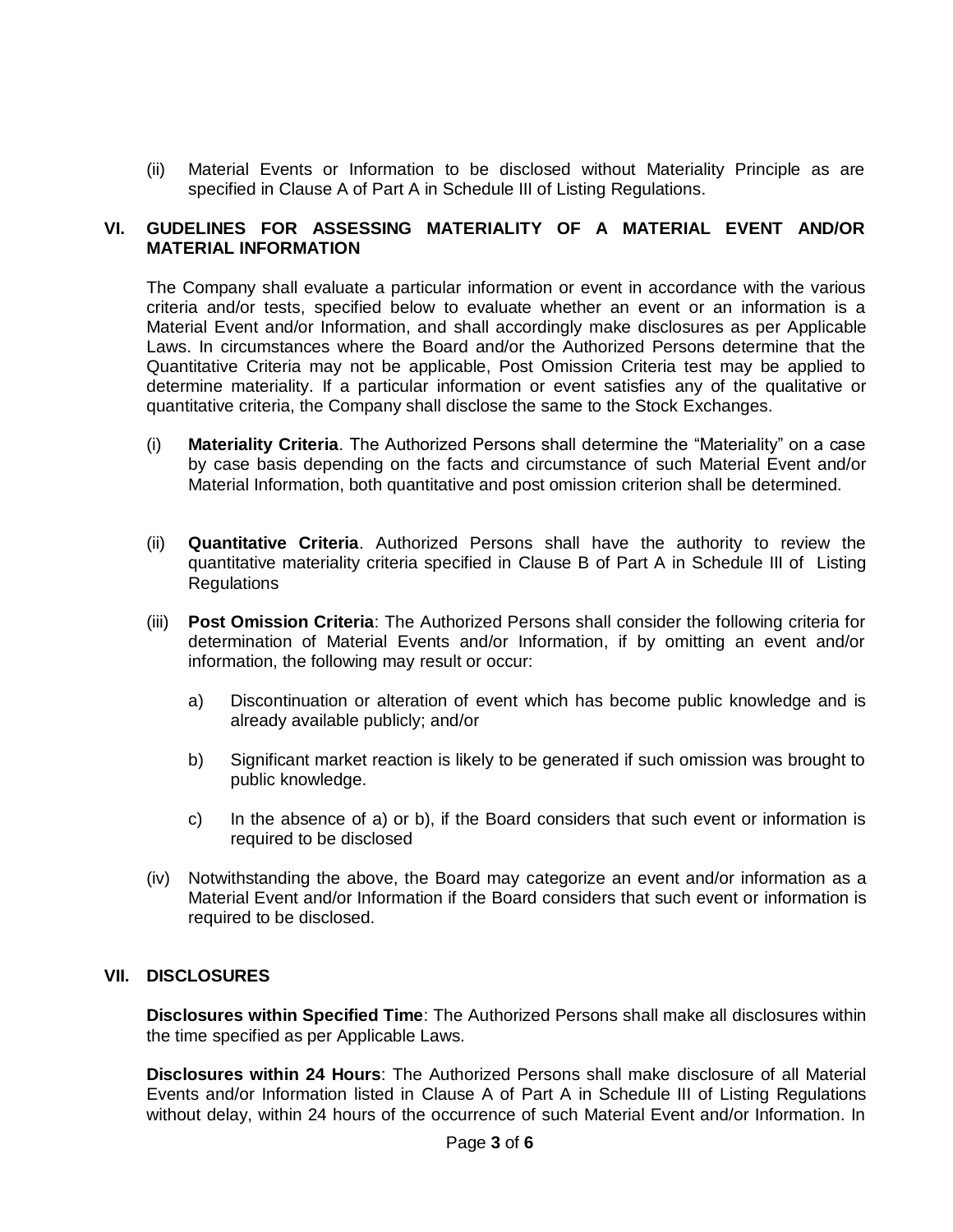the event there is any delay in making any such disclosure, the Authorized Persons shall provide adequate reasons and explanation for the occurrence of such delay along with the disclosure.

Provided further that disclosure with respect to events specified in sub-para 4 of Clause A of Part A in Schedule III of Listing Regulations shall be made within thirty minutes of the conclusion of the Board Meeting.

**Updates on Material Developments**: The Company shall make disclosure, along with relevant explanations, for updating material developments in respect of the Material Events and/or Information on a regular basis, till such time the Material Event and/or Information is resolved/ closed.

The Authorized Persons shall make the disclosures on the Stock Exchanges, and on the Company Website, for such duration as is prescribed under Applicable Laws.

In the event the Applicable Laws require that disclosures shall be made to any other authority or locations, the Company shall make disclosures at such locations and/or authorities as per Applicable Laws.

## **VIII. AUTHORITY/RESPONSIBILITY OF THE AUTHORISED PERSONS**

The Authorized Persons shall have the following powers and responsibilities:

- (i) Continuously identify, assess and review Material Events and/or Information on the basis of facts and circumstances in accordance with this Policy and Applicable Laws
- (ii) Periodically determine the appropriate time to make Material Disclosures to the Stock Exchanges upon Identification of a Material Event and/or Material Information
- (iii) Make Material Disclosures and provide relevant material developments, or explanations in respect of a Material Event and/or Material Disclosure to the Stock Exchanges till such time as the development is resolved/closed
- (iv) Evaluate such other events or information (other than the Material Event and/or Material Information) which requires disclosures.

### **IX. GUIDELINES FOR THE AUTHORIZED PERSONS**

The Authorized Persons shall adhere to the following guidelines and principles for determining the Material Events and/or Information prior to making the disclosures:

- (i) **Adequacy & Timeliness**: Make adequate, accurate, explicit, and timely disclosures as prescribed in this Policy and Applicable Laws from time to time.
- (ii) **Adherence to Applicable Laws**: the Company shall abide by all the provisions of the applicable laws including the securities laws and also such other guidelines as may be issued from time to time by the Board and the Stock Exchange(s) in this regard and as may be applicable.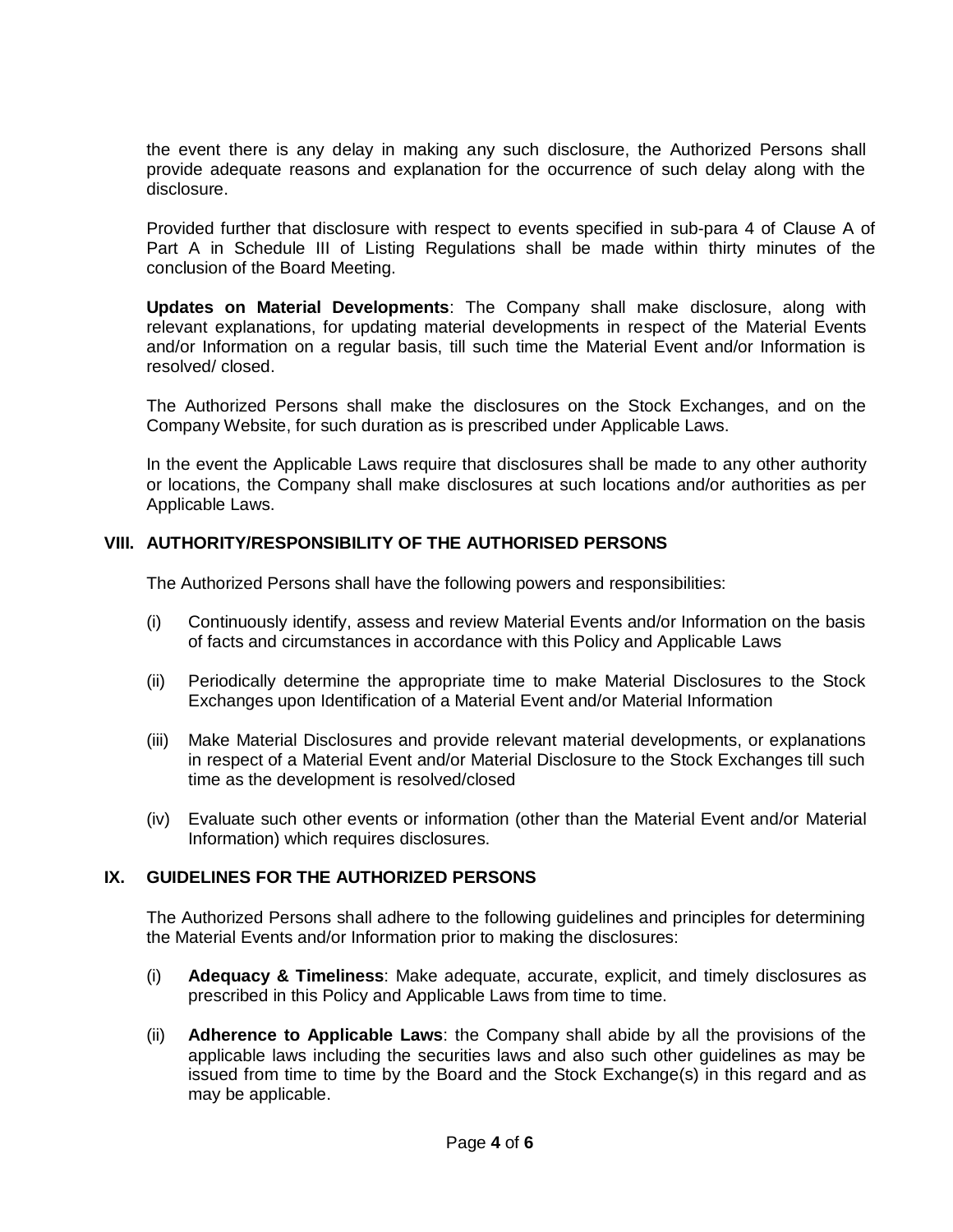- (iii) **Fairness**: Ensure fairness and make wide dissemination of relevant information avoiding selective disclosure.
- (iv) **Transparency**: Provide and make disclosures of all material information for determining the Material Events and/or Information with sufficient details that fosters investors" confidence. Channels for disseminating information shall provide for equal, timely and cost efficient access to relevant information by investors.
- (v) **Accounting Information**. Accounting related information shall be prepared and disclosed in accordance with applicable standards of accounting and financial disclosure. The Company shall implement the prescribed accounting standards in letter and spirit in the preparation of financial statements taking into consideration the interest of all stakeholders and shall also ensure that the annual audit is conducted by an independent, competent and qualified auditor.
- (vi) **Relevant Information**. Filings, reports, statements, documents and information which are event based or are filed periodically shall contain relevant information, having due regard to the nature of filing and information that shall enable investors to track the Company performance at any point of time and over regular intervals of time.
- (vii) **Confidentiality**: Adhere to the provisions in Section X of this Policy while making disclosures.
- (viii) **Ascertain Need To Know Basis**: Ensure that all the price sensitive information is made available only on a need to know basis and provide guidance to such relevant persons who may have the reasonable and required means to handle such information.
- (ix) **Materiality**: Ensures that all material information is made generally available.
- (x) **True Disclosures**: Ensure and be reasonably satisfied that no misleading, untrue or misrepresentation of any information is being provided while making the disclosures. The Company shall refrain from misrepresentation and ensure that the information provided to the Stock Exchange(s) and investors is not misleading.
- (xi) **Expert Opinion**. If any part of the disclosure includes quotes from a report statement or opinion made by an expert, the same should be clearly provided for making such disclosure He should ensure that written consent of the expert to the use of the report statement or opinion in the disclosure has been obtained.

### **X. CONFIDENTIALITY**

If the Board and/or the Authorized Persons are of the opinion that an issue of an announcement is unduly detrimental to the Company"s interest, and that maintaining the confidentiality of price sensitive information having regard to the disclosure obligations under this Policy, it may determine the period for which the confidentiality shall be maintained and may issue appropriate directions to ensure that the following are maintained:

(i) all the connected persons who are aware of such information, know that it is confidential and they are obligated to keep the material facts confidential.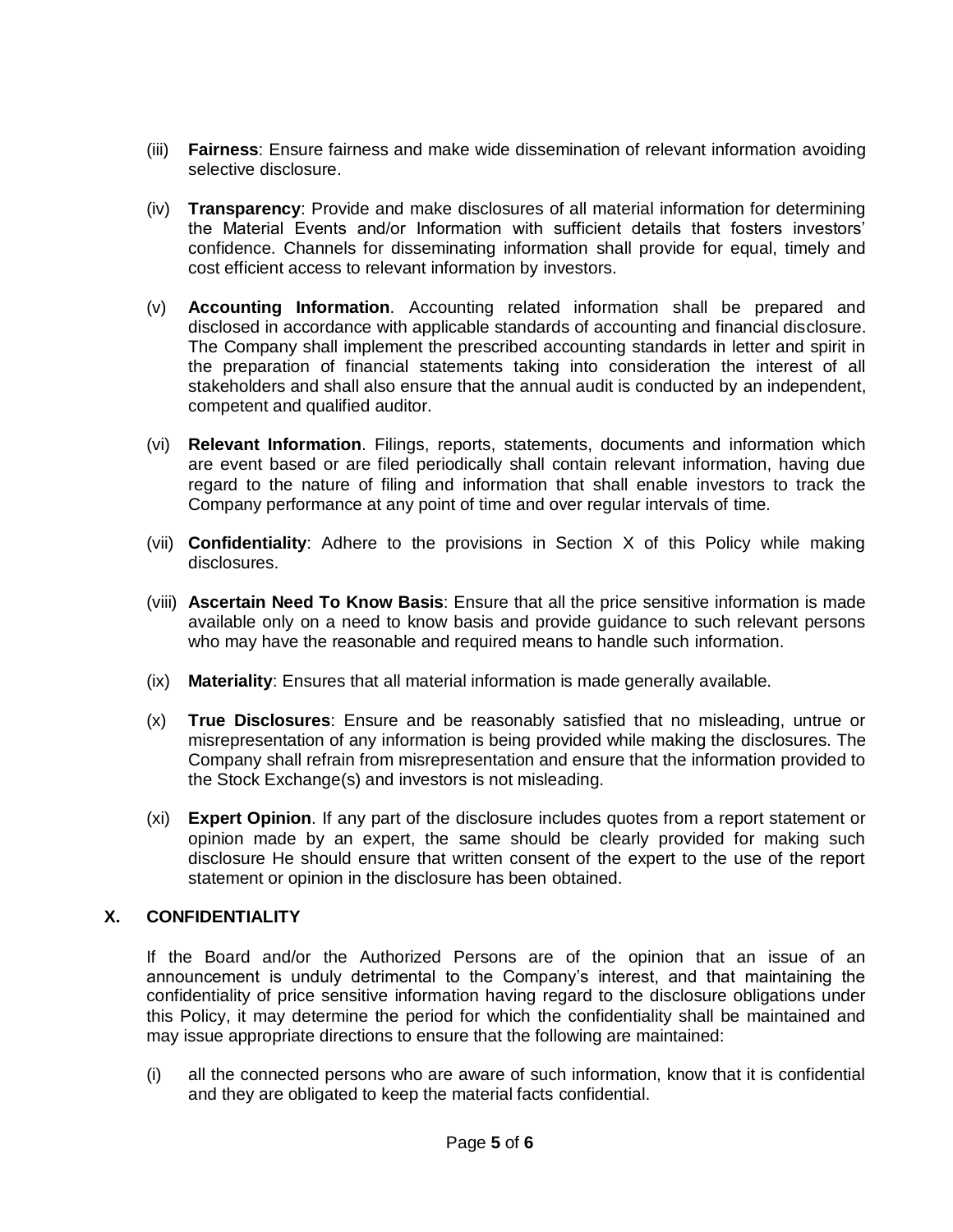- (ii) there is no selective disclosure of confidential material information to third parties.
- (iii) No one with the knowledge of material information has traded in the Securities of the Company and in the securities of other company affected by material information and causing connected person to refrain from the trading in the Securities till the information is made public.

## **XI. EFFECTIVE DATE**

The Policy shall be effective on the date of listing of Equity Shares of the Company at the Stock Exchange(s).

# **XII. ASSESSMENT AND AMENDMENT IN POLICY**

The Company shall review this Policy periodically, in accordance with Applicable Laws, and may issue revised Policy in respect of the subject matter from time to time.

### **XIII. QUERIES AND CLARIFICATIONS**

Any queries or clarifications in relation to this Policy may be addressed to the Company Secretary of the Company.

\*\*\*\*\*\*\*\*\*\*\*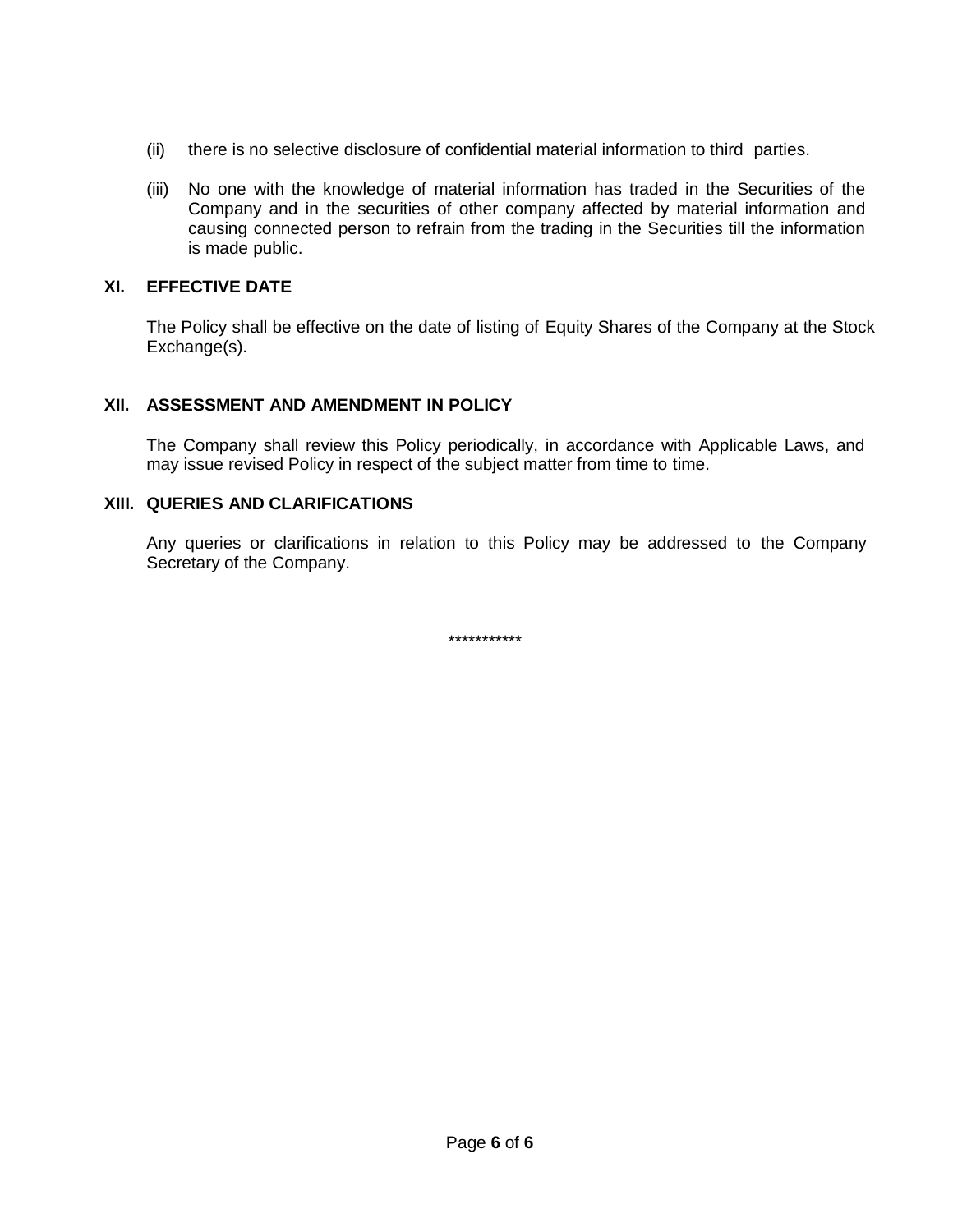#### **SCHEDULE III**

#### **PART A: DISCLOSURES OF EVENTS OR INFORMATION: SPECIFIED SECURITIES [***See* **Regulation 30]**

The following shall be events/information, upon occurrence of which listed entity shall make disclosure to stock exchange(s):

#### A. **Events which shall be disclosed without any application of the guidelines for materiality as specified in sub-regulation (4) of regulation (30):**

1. Acquisition(s) (including agreement to acquire), Scheme of Arrangement (amalgamation/ merger/ demerger/restructuring), or sale or disposal of any unit(s), division(s) or subsidiary of the listed entity or any other restructuring.

Explanation.- For the purpose of this sub-para, the word 'acquisition' shall mean,- (i)acquiring control, whether directly or indirectly; or,

- (ii)acquiring or agreeing to acquire shares or voting rights in, a company, whether directly or indirectly, such that -
	- (a)the listed entity holds shares or voting rights aggregating to five per cent or more of the shares or voting rights in the said company, or;
	- (b)there has been a change in holding from the last disclosure made under sub-clause (a) of clause (ii) of the Explanation to this sub-para and such change exceeds two per cent of the total shareholding or voting rights in the said company.
- 2. Issuance or forfeiture of securities, split or consolidation of shares, buyback of securities, any restriction on transferability of securities or alteration in terms or structure of existing securities including forfeiture, reissue of forfeited securities, alteration of calls, redemption of securities etc.
- 3. Revision in Rating(s).
- 4. Outcome of Meetings of the board of directors: The listed entity shall disclose to the Exchange(s), within 30 minutes of the closure of the meeting, held to consider the following:
	- a) dividends and/or cash bonuses recommended or declared or the decision to pass any dividend and the date on which dividend shall be paid/dispatched;
	- b) any cancellation of dividend with reasons thereof**;**
	- c) the decision on buyback of securities;
	- d) the decision with respect to fund raising proposed to be undertaken
	- e) increase in capital by issue of bonus shares through capitalization including the date on which such bonus shares shall be credited/dispatched;
	- f) reissue of forfeited shares or securities, or the issue of shares or securities held in reserve for future issue or the creation in any form or manner of new shares or securities or any other rights, privileges or benefits to subscribe to;
	- g) short particulars of any other alterations of capital, including calls;
	- h) financial results;
	- i) decision on voluntary delisting by the listed entity from stock exchange(s).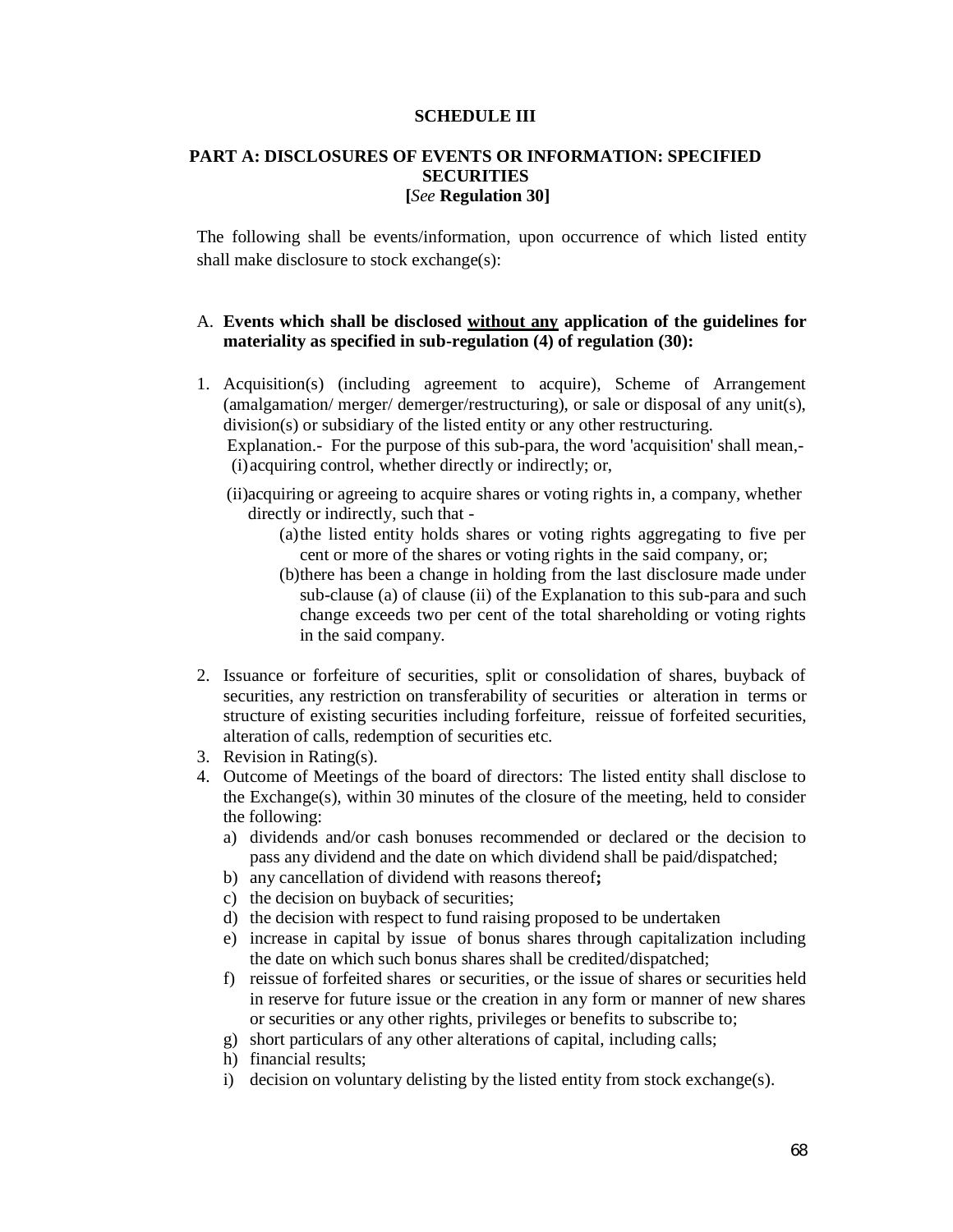- 5. Agreements (viz. shareholder agreement(s), joint venture agreement(s), family settlement agreement(s) (to the extent that it impacts management and control of the listed entity), agreement(s)/treaty(ies)/contract(s) with media companies) which are binding and not in normal course of business, revision(s) or amendment(s) and termination(s) thereof.
- 6. Fraud/defaults by promoter or key managerial personnel or by listed entity or arrest of key managerial personnel or promoter.
- 7. Change in directors, key managerial personnel (Managing Director, Chief Executive Officer, Chief Financial Officer , Company Secretary etc.), Auditor and Compliance Officer.
- 8. Appointment or discontinuation of share transfer agent.
- 9. Corporate debt restructuring.
- 10. One time settlement with a bank.
- 11. Reference to BIFR and winding-up petition filed by any party / creditors.
- 12. Issuance of Notices, call letters, resolutions and circulars sent to shareholders, debenture holders or creditors or any class of them or advertised in the media by the listed entity.
- 13. Proceedings of Annual and extraordinary general meetings of the listed entity.
- 14. Amendments to memorandum and articles of association of listed entity, in brief.
- 15. Schedule of Analyst or institutional investor meet and presentations on financial results made by the listed entity to analysts or institutional investors;

#### B. **Eventswhich shall be disclosed upon application of the guidelines for materiality referred sub-regulation (4) of regulation (30):**

- 1. Commencement or any postponement in the date of commencement of commercial production or commercial operations of any unit/division.
- 2. Change in the general character or nature of business brought about by arrangements for strategic, technical, manufacturing, or marketing tie-up, adoption of new lines of business or closure of operations of any unit/division (entirety or piecemeal).
- 3. Capacity addition or product launch.
- 4. Awarding, bagging/ receiving, amendment or termination of awarded/bagged orders/contracts not in the normal course of business.
- 5. Agreements (viz. loan agreement(s) (as a borrower) or any other agreement(s) which are binding and not in normal course of business) and revision(s) or amendment(s) or termination(s) thereof.
- 6. Disruption of operations of any one or more units or division of the listed entity due to natural calamity (earthquake, flood, fire etc.), force majeure or events such as strikes, lockouts etc.
- 7. Effect(s) arising out of change in the regulatory framework applicable to the listed entity
- 8. Litigation(s) / dispute(s) / regulatory action(s) with impact.
- 9. Fraud/defaults etc. by directors (other than key managerial personnel) or employees of listed entity.
- 10. Options to purchase securities including any ESOP/ESPS Scheme.
- 11. Giving of guarantees or indemnity or becoming a surety for any third party.
- 12. Granting, withdrawal , surrender , cancellation or suspension of key licenses or regulatory approvals.